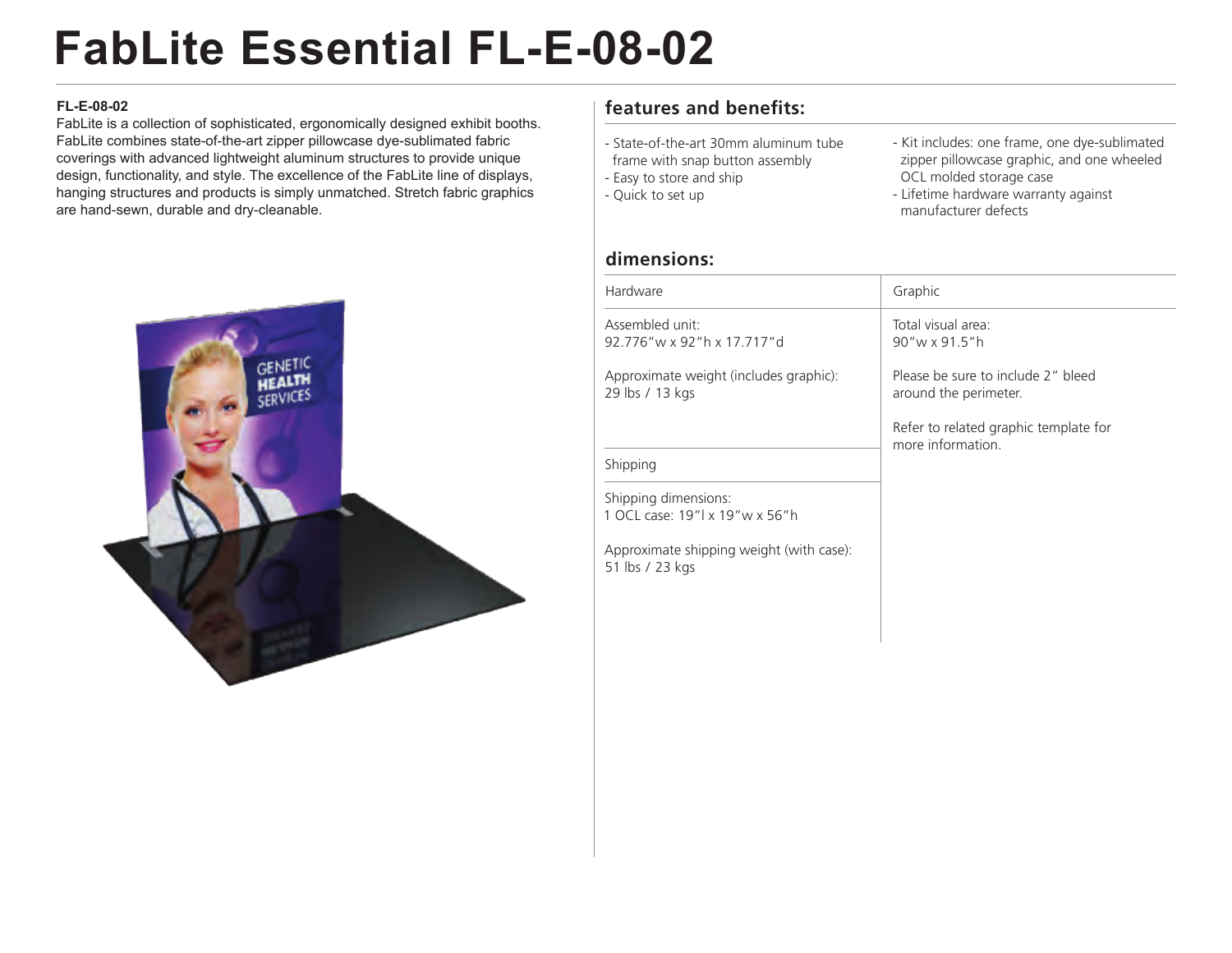| Parts Included                                |                |                |
|-----------------------------------------------|----------------|----------------|
| Part Label                                    | Qty            | Part Code      |
| 5MM STEEL BASE STYLE 2 FOR LINEAR             | x2             | LN114-S2       |
| 90 DEGREE ELBOW JOINT FOR 30MM TUBING         | x <sub>2</sub> | TC-30-90       |
| T JUNCTION FOR 30MM TUBING                    | x <sub>2</sub> | <b>TC-30-T</b> |
| 4 WAY JUCTION FOR 30MM TUBING                 | $\times$ 1     | $TC-30-X$      |
| 1270MM X 30MM TUBE                            | x6             | <b>WS8-T2</b>  |
| 1114MM X 30MM TUBE                            | x4             | WS10-T1        |
| 1114MM X 30MM TUBE WITH TC-30-T AND TC-30-90B | x2             | WS10-T6        |